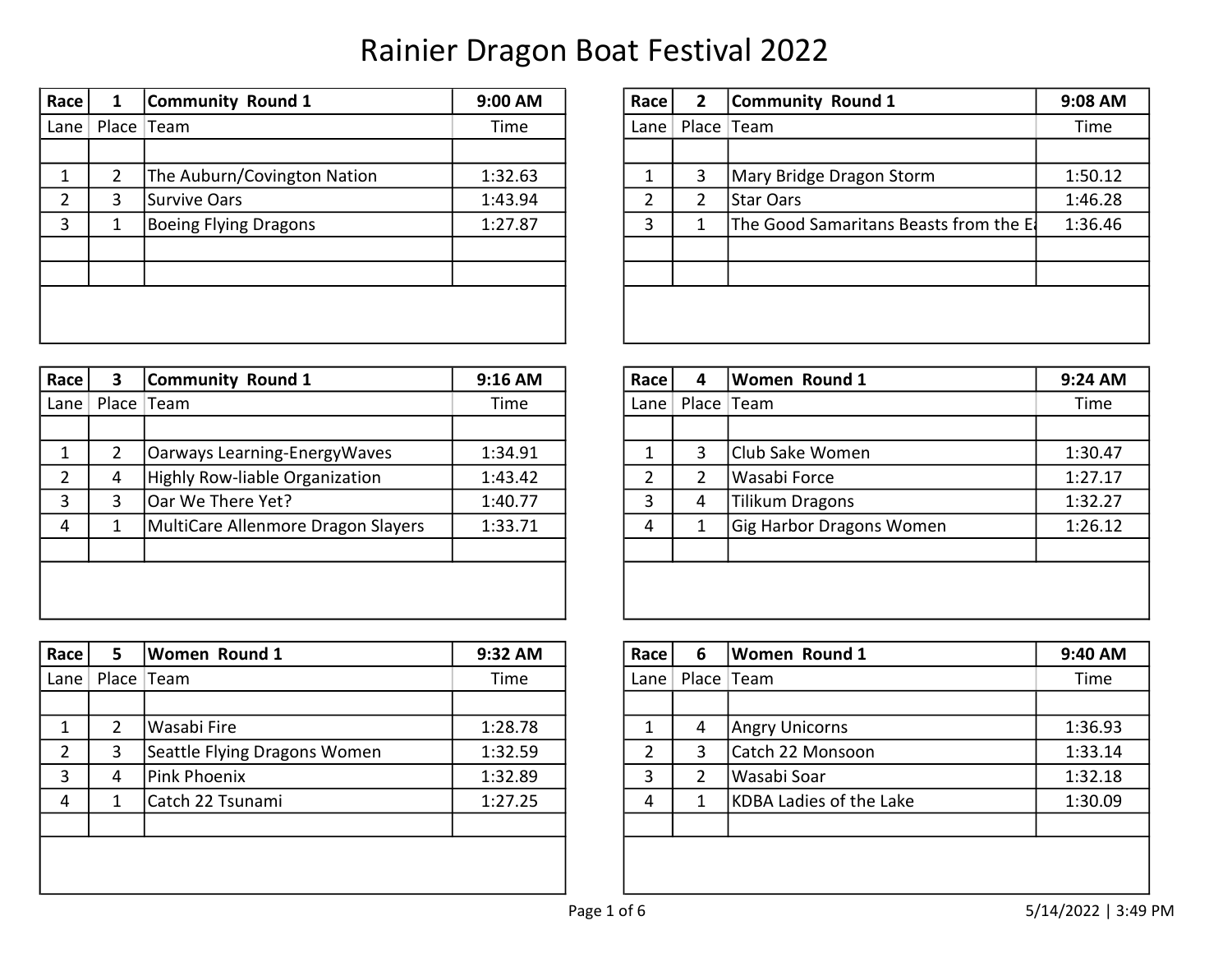| Lane |   |                                 | 9:48 AM | Race   | 8 | Mixed Round 1                   | 9:56 AM |
|------|---|---------------------------------|---------|--------|---|---------------------------------|---------|
|      |   | Place Team                      | Time    | Lane I |   | Place Team                      |         |
|      |   |                                 |         |        |   |                                 |         |
|      |   | <b>OWLS Dragonflies</b>         | 1:34.22 |        | 4 | Wasabi Grand Masters            | 1:33.03 |
|      |   | Amazon Dragons Paddling Club    | 1:31.55 |        | 3 | Club Sake Mixed                 | 1:27.18 |
|      | 3 | <b>Willamette River Dragons</b> | 1:39.38 |        |   | <b>Gig Harbor Dragons Mixed</b> | 1:25.78 |
|      |   |                                 |         | 4      |   | <b>KDBA Draggin Tails</b>       | 1:26.93 |
|      |   |                                 |         |        |   |                                 |         |

| Race           | 8              | <b>Mixed Round 1</b>            | 9:56 AM |
|----------------|----------------|---------------------------------|---------|
| Lane           |                | Place Team                      | Time    |
|                |                |                                 |         |
| 1              | 4              | <b>Wasabi Grand Masters</b>     | 1:33.03 |
| $\overline{2}$ | 3              | Club Sake Mixed                 | 1:27.18 |
| 3              | 1              | <b>Gig Harbor Dragons Mixed</b> | 1:25.78 |
| 4              | $\overline{2}$ | <b>KDBA Draggin Tails</b>       | 1:26.93 |
|                |                |                                 |         |
|                |                |                                 |         |
|                |                |                                 |         |

|   | Mixed Round 1      | 10:04 AM                                                       | Race | 10 | Community Round 2                      | 10:32 AM                                                      |
|---|--------------------|----------------------------------------------------------------|------|----|----------------------------------------|---------------------------------------------------------------|
|   |                    | Time                                                           |      |    |                                        | Time                                                          |
|   |                    |                                                                |      |    |                                        |                                                               |
| 4 |                    | 1:27.34                                                        |      |    | MultiCare Allenmore Dragon Slayers     | 1:40.34                                                       |
|   | Catch 22 Hurricane | 1:23.44                                                        |      | 3  | The Good Samaritans Beasts from the El | 1:41.26                                                       |
|   | SoCal Masters      | 1:20.34                                                        |      | 4  | Oar We There Yet?                      | 1:52.10                                                       |
| 3 |                    | 1:25.09                                                        | 4    |    | Boeing Flying Dragons                  | 1:33.28                                                       |
|   |                    |                                                                |      |    |                                        |                                                               |
|   |                    |                                                                |      |    |                                        |                                                               |
|   |                    |                                                                |      |    |                                        |                                                               |
|   |                    | Place Team<br>WPC Premier Burn<br>Seattle Flying Dragons Mixed |      |    | Lane                                   | Place Team<br>Advancements to Semis based on cumulative times |

| Race     | 11 | Community Round 2                               | 10:40 AM | Race   | 12 | <b>Community Round 2</b>                        | 10:48 AM |
|----------|----|-------------------------------------------------|----------|--------|----|-------------------------------------------------|----------|
| Lane $ $ |    | Place Team                                      | Time     | Lane I |    | Place Team                                      | Time     |
|          |    |                                                 |          |        |    |                                                 |          |
|          |    | <b>Star Oars</b>                                | 1:48.89  |        |    | Oarways Learning-EnergyWaves                    | 1:47.63  |
|          |    | Highly Row-liable Organization                  | 1:51.55  |        |    | The Auburn/Covington Nation                     | 1:36.22  |
|          |    | Survive Oars                                    | 1:58.49  |        | 3  | Mary Bridge Dragon Storm                        | 2:00.45  |
|          |    |                                                 |          |        |    |                                                 |          |
|          |    |                                                 |          |        |    |                                                 |          |
|          |    |                                                 |          |        |    |                                                 |          |
|          |    | Advancements to Semis based on cumulative times |          |        |    | Advancements to Semis based on cumulative times |          |

| Race           | 10             | <b>Community Round 2</b>                        | 10:32 AM |
|----------------|----------------|-------------------------------------------------|----------|
| Lane           | Place   Team   |                                                 | Time     |
|                |                |                                                 |          |
| 1              | $\overline{2}$ | MultiCare Allenmore Dragon Slayers              | 1:40.34  |
| $\overline{2}$ | 3              | The Good Samaritans Beasts from the E           | 1:41.26  |
| 3              | 4              | Oar We There Yet?                               | 1:52.10  |
| 4              | 1              | <b>Boeing Flying Dragons</b>                    | 1:33.28  |
|                |                |                                                 |          |
|                |                |                                                 |          |
|                |                | Advancements to Semis based on cumulative times |          |

| Race           | 12 | <b>Community Round 2</b>     | 10:48 AM |
|----------------|----|------------------------------|----------|
| Lane           |    | Place Team                   | Time     |
|                |    |                              |          |
| 1              | 2  | Oarways Learning-EnergyWaves | 1:47.63  |
| $\overline{2}$ | 1  | The Auburn/Covington Nation  | 1:36.22  |
| 3              | 3  | Mary Bridge Dragon Storm     | 2:00.45  |
|                |    |                              |          |
|                |    |                              |          |
|                |    |                              |          |

Advancements to Semis based on cumulative times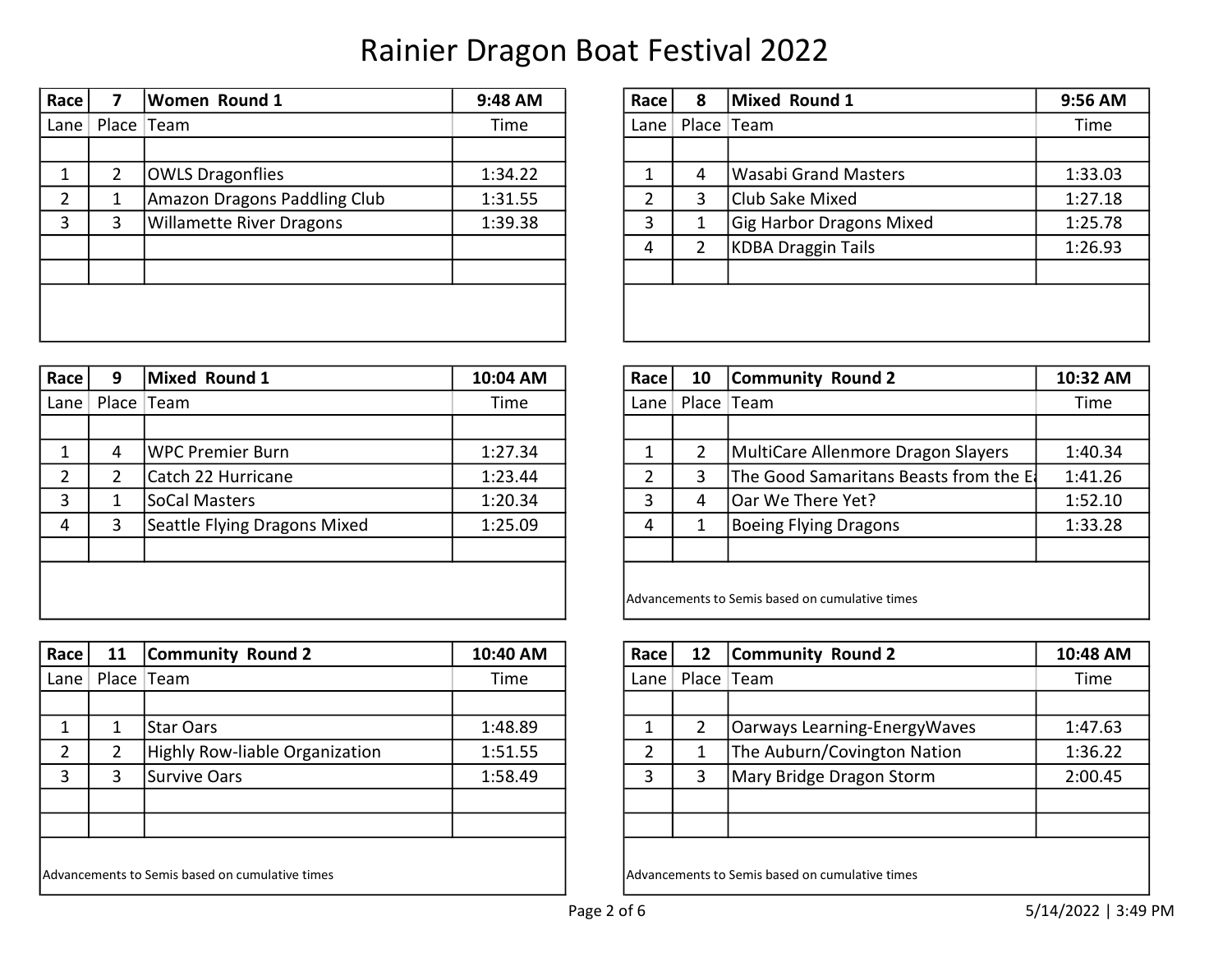| Race         | 13 | Women Round 2                                   | 10:56 AM | Race   | 14 | <b>Women Round 2</b>                            | 11:04 AM |
|--------------|----|-------------------------------------------------|----------|--------|----|-------------------------------------------------|----------|
| Lane $\vert$ |    | Place Team                                      | Time     | Lane I |    | Place Team                                      | Time     |
|              |    |                                                 |          |        |    |                                                 |          |
|              |    | Amazon Dragons Paddling Club                    | 1:44.23  |        | 2  | Seattle Flying Dragons Women                    | 1:52.63  |
|              |    | Wasabi Fire                                     | 1:45.38  |        | 3  | <b>Angry Unicorns</b>                           | 1:53.17  |
|              | 4  | Club Sake Women                                 | 1:51.00  |        |    | Wasabi Force                                    | 1:43.11  |
| 4            |    | Catch 22 Monsoon                                | 1:49.85  |        |    |                                                 |          |
|              |    |                                                 |          |        |    |                                                 |          |
|              |    |                                                 |          |        |    |                                                 |          |
|              |    | Advancements to Semis based on cumulative times |          |        |    | Advancements to Semis based on cumulative times |          |

| Race | 15 | Women Round 2                                   | 11:12 AM | Race | 16 | <b>Women Round 2</b>                            | 11:20 A |
|------|----|-------------------------------------------------|----------|------|----|-------------------------------------------------|---------|
| Lane |    | Place Team                                      | Time     | Lane |    | Place   Team                                    | Time    |
|      |    |                                                 |          |      |    |                                                 |         |
|      | 4  | <b>Tilikum Dragons</b>                          | 1:51.78  |      | 3  | Wasabi Soar                                     | 1:46.8  |
|      |    | KDBA Ladies of the Lake                         | 1:42.32  |      |    | Gig Harbor Dragons Women                        | 1:44.0  |
| 3    |    | <b>OWLS Dragonflies</b>                         | 1:39.03  |      |    | Catch 22 Tsunami                                | 1:42.4  |
| 4    |    | Pink Phoenix                                    | 1:48.29  | 4    | 4  | <b>Willamette River Dragons</b>                 | 1:51.8  |
|      |    |                                                 |          |      |    |                                                 |         |
|      |    |                                                 |          |      |    |                                                 |         |
|      |    | Advancements to Semis based on cumulative times |          |      |    | Advancements to Semis based on cumulative times |         |

| Race | 17                                              | Mixed Round 2      | 11:28 AM |  | Race l | 18 | Mixed Round 2                                   | 11:36 AM |
|------|-------------------------------------------------|--------------------|----------|--|--------|----|-------------------------------------------------|----------|
| Lane |                                                 | Place Team         | Time     |  | Lane I |    | Place Team                                      | Time     |
|      |                                                 |                    |          |  |        |    |                                                 |          |
|      |                                                 | Club Sake Mixed    | 1:36.44  |  |        | 3  | <b>Gig Harbor Dragons Mixed</b>                 | 1:34.34  |
|      | 4                                               | KDBA Draggin Tails | 1:36.99  |  |        | ำ  | Seattle Flying Dragons Mixed                    | 1:34.11  |
|      |                                                 | WPC Premier Burn   | 1:29.90  |  |        |    | Wasabi Grand Masters                            | 1:40.15  |
| 4    |                                                 | SoCal Masters      | 1:25.65  |  | 4      |    | Catch 22 Hurricane                              | 1:27.40  |
|      |                                                 |                    |          |  |        |    |                                                 |          |
|      |                                                 |                    |          |  |        |    |                                                 |          |
|      | Advancements to Semis based on cumulative times |                    |          |  |        |    | Advancements to Semis based on cumulative times |          |

| Race | 14                                              | <b>Women Round 2</b>         | 11:04 AM |  |  |  |  |  |  |  |  |
|------|-------------------------------------------------|------------------------------|----------|--|--|--|--|--|--|--|--|
| Lane |                                                 | Place Team                   | Time     |  |  |  |  |  |  |  |  |
|      |                                                 |                              |          |  |  |  |  |  |  |  |  |
| 1    | $\overline{2}$                                  | Seattle Flying Dragons Women | 1:52.63  |  |  |  |  |  |  |  |  |
| 2    | 3                                               | <b>Angry Unicorns</b>        | 1:53.17  |  |  |  |  |  |  |  |  |
| 3    | 1                                               | Wasabi Force                 | 1:43.11  |  |  |  |  |  |  |  |  |
|      |                                                 |                              |          |  |  |  |  |  |  |  |  |
|      |                                                 |                              |          |  |  |  |  |  |  |  |  |
|      |                                                 |                              |          |  |  |  |  |  |  |  |  |
|      | Advancements to Semis based on cumulative times |                              |          |  |  |  |  |  |  |  |  |

| Race l                                          | 15 | <b>Women Round 2</b>    | 11:12 AM |  | Race | 16                                              | <b>Women Round 2</b>            | 11:20 AM |
|-------------------------------------------------|----|-------------------------|----------|--|------|-------------------------------------------------|---------------------------------|----------|
| Lane $\parallel$                                |    | Place Team              | Time     |  | Lane |                                                 | Place Team                      | Time     |
|                                                 |    |                         |          |  |      |                                                 |                                 |          |
|                                                 | 4  | Tilikum Dragons         | 1:51.78  |  |      | 3                                               | Wasabi Soar                     | 1:46.84  |
| $\overline{2}$                                  |    | KDBA Ladies of the Lake | 1:42.32  |  |      | າ                                               | Gig Harbor Dragons Women        | 1:44.09  |
| 3                                               |    | <b>OWLS Dragonflies</b> | 1:39.03  |  |      |                                                 | Catch 22 Tsunami                | 1:42.49  |
| $\overline{4}$                                  |    | Pink Phoenix            | 1:48.29  |  | 4    | 4                                               | <b>Willamette River Dragons</b> | 1:51.88  |
|                                                 |    |                         |          |  |      |                                                 |                                 |          |
|                                                 |    |                         |          |  |      |                                                 |                                 |          |
| Advancements to Semis based on cumulative times |    |                         |          |  |      | Advancements to Semis based on cumulative times |                                 |          |

| Race          | 18 | Mixed Round 2                | 11:36 AM |
|---------------|----|------------------------------|----------|
| Lane          |    | Place   Team                 | Time     |
|               |    |                              |          |
| 1             | 3  | Gig Harbor Dragons Mixed     | 1:34.34  |
| $\mathcal{P}$ | 2  | Seattle Flying Dragons Mixed | 1:34.11  |
| 3             | 4  | <b>Wasabi Grand Masters</b>  | 1:40.15  |
| 4             | 1  | Catch 22 Hurricane           | 1:27.40  |
|               |    |                              |          |
|               |    |                              |          |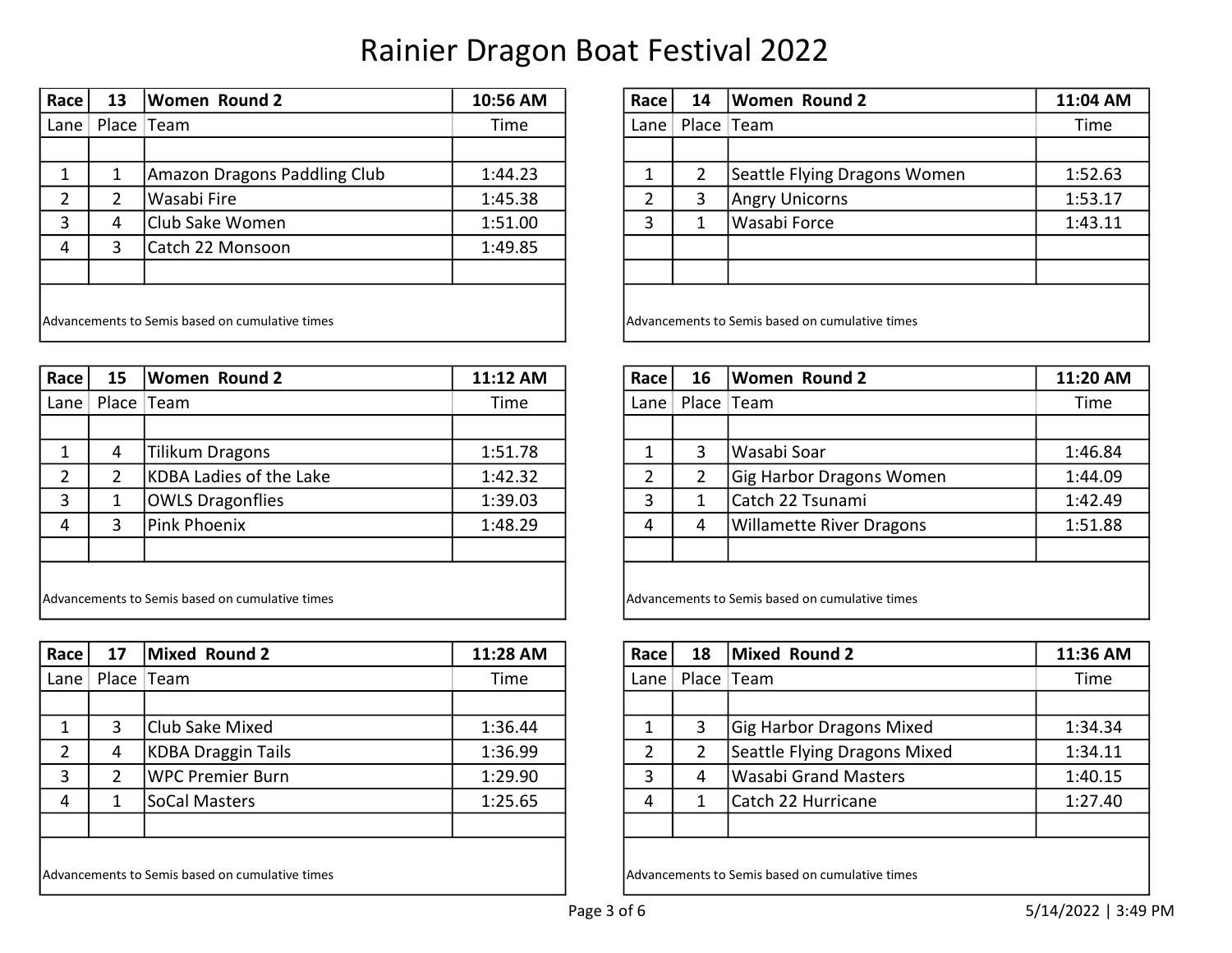| <b>Race</b> | 19 | Community Semi                                                                             | 12:14 PM | Race          | 20 | Community Semi                                                                             | 12:22 PM |
|-------------|----|--------------------------------------------------------------------------------------------|----------|---------------|----|--------------------------------------------------------------------------------------------|----------|
| Lane $ $    |    | Place Team                                                                                 | Time     | Lane          |    | Place Team                                                                                 | Time     |
|             |    |                                                                                            |          |               |    |                                                                                            |          |
|             |    | Oar We There Yet?                                                                          | 1:37.03  |               | 3  | Oarways Learning-EnergyWaves                                                               | 1:35.89  |
|             |    | Boeing Flying Dragons                                                                      | 1:30.02  |               |    | The Auburn/Covington Nation                                                                | 1:26.23  |
|             | 3  | Highly Row-liable Organization                                                             | 1:42.63  | 3             | ำ  | <b>Star Oars</b>                                                                           | 1:34.18  |
|             |    |                                                                                            |          |               |    |                                                                                            |          |
|             |    |                                                                                            |          |               |    |                                                                                            |          |
| Final       |    | 1st to Rainier Final, 2nd to Tacoma Final, fastest two 3rds to Orca Final, rest to Cascade |          | <b>IFinal</b> |    | 1st to Rainier Final, 2nd to Tacoma Final, fastest two 3rds to Orca Final, rest to Cascade |          |

| Race  | 21 | Community Semi                                                                             | 12:30 PM | Race | 22 | Women B Semi                          | 12:38 P |
|-------|----|--------------------------------------------------------------------------------------------|----------|------|----|---------------------------------------|---------|
| Lane  |    | Place Team                                                                                 | Time     | Lane |    | Place Team                            | Time    |
|       |    |                                                                                            |          |      |    |                                       |         |
|       |    | The Good Samaritans Beasts from the El                                                     | 1:32.92  |      |    | Seattle Flying Dragons Women          | 1:34.0  |
| າ     |    | MultiCare Allenmore Dragon Slayers                                                         | 1:28.38  |      | 3  | Pink Phoenix                          | 1:34.2  |
| 3     |    | Survive Oars                                                                               | 1:39.92  | 3    | 1  | <b>Tilikum Dragons</b>                | 1:33.6  |
| 4     | 4  | Mary Bridge Dragon Storm                                                                   | 1:40.07  |      |    |                                       |         |
|       |    |                                                                                            |          |      |    |                                       |         |
|       |    | 1st to Rainier Final, 2nd to Tacoma Final, fastest two 3rds to Orca Final, rest to Cascade |          |      |    | 11st and 2nd advance to Women B Final |         |
| Final |    |                                                                                            |          |      |    |                                       |         |

| Race   | 23                                   | Women B Semi                    | 12:46 PM | Race l | 24 | Women A Semi                          | 12:54 PM |
|--------|--------------------------------------|---------------------------------|----------|--------|----|---------------------------------------|----------|
| Lane I |                                      | Place Team                      | Time     | Lane   |    | Place Team                            | Time     |
|        |                                      |                                 |          |        |    |                                       |          |
|        |                                      | <b>Angry Unicorns</b>           | 1:32.82  |        |    | <b>OWLS Dragonflies</b>               | 1:30.95  |
|        |                                      | Club Sake Women                 | 1:33.12  |        | າ  | Catch 22 Tsunami                      | 1:31.15  |
| 3      | Т                                    | Catch 22 Monsoon                | 1:29.25  |        | 3  | KDBA Ladies of the Lake               | 1:32.91  |
| 4      | 4                                    | <b>Willamette River Dragons</b> | 1:33.91  | 4      | 4  | Wasabi Soar                           | 1:34.20  |
|        |                                      |                                 |          |        |    |                                       |          |
|        |                                      |                                 |          |        |    |                                       |          |
|        | 1st and 2nd advance to Women B Final |                                 |          |        |    | 11st and 2nd advance to Women A Final |          |

| ace            | 19 | Community Semi                                                                         | 12:14 PM | Race         | 20 | Community Semi                                                                             | 12:22 PM |
|----------------|----|----------------------------------------------------------------------------------------|----------|--------------|----|--------------------------------------------------------------------------------------------|----------|
| ne I           |    | Place Team                                                                             | Time     | Lane I       |    | Place Team                                                                                 | Time     |
|                |    |                                                                                        |          |              |    |                                                                                            |          |
|                |    | Oar We There Yet?                                                                      | 1:37.03  |              | 3  | Oarways Learning-EnergyWaves                                                               | 1:35.89  |
| $\overline{2}$ |    | Boeing Flying Dragons                                                                  | 1:30.02  | $\mathbf{D}$ |    | The Auburn/Covington Nation                                                                | 1:26.23  |
| 3              |    | Highly Row-liable Organization                                                         | 1:42.63  | 3            |    | Star Oars                                                                                  | 1:34.18  |
|                |    |                                                                                        |          |              |    |                                                                                            |          |
|                |    |                                                                                        |          |              |    |                                                                                            |          |
|                |    | to Rainier Final, 2nd to Tacoma Final, fastest two 3rds to Orca Final, rest to Cascade |          | Final        |    | 1st to Rainier Final, 2nd to Tacoma Final, fastest two 3rds to Orca Final, rest to Cascade |          |

| Race           | 21 | <b>Community Semi</b>                                                                      | 12:30 PM |  | Race | 22 | Women B Semi                          | 12:38 PM |  |  |
|----------------|----|--------------------------------------------------------------------------------------------|----------|--|------|----|---------------------------------------|----------|--|--|
| Lane $\vert$   |    | Place Team                                                                                 | Time     |  | Lane |    | Place Team                            | Time     |  |  |
|                |    |                                                                                            |          |  |      |    |                                       |          |  |  |
|                |    | The Good Samaritans Beasts from the El                                                     | 1:32.92  |  |      | 2  | Seattle Flying Dragons Women          | 1:34.00  |  |  |
| 2              |    | MultiCare Allenmore Dragon Slayers                                                         | 1:28.38  |  |      | 3  | Pink Phoenix                          | 1:34.22  |  |  |
| $\overline{3}$ | 3  | Survive Oars                                                                               | 1:39.92  |  |      |    | Tilikum Dragons                       | 1:33.65  |  |  |
| $\overline{4}$ | 4  | Mary Bridge Dragon Storm                                                                   | 1:40.07  |  |      |    |                                       |          |  |  |
|                |    |                                                                                            |          |  |      |    |                                       |          |  |  |
|                |    |                                                                                            |          |  |      |    |                                       |          |  |  |
| ∶inal          |    | Ist to Rainier Final, 2nd to Tacoma Final, fastest two 3rds to Orca Final, rest to Cascade |          |  |      |    | 11st and 2nd advance to Women B Final |          |  |  |

| ace            | 23 | Women B Semi                    | 12:46 PM | Race | 24 | Women A Semi            | 12:54 PM |
|----------------|----|---------------------------------|----------|------|----|-------------------------|----------|
| ane I          |    | Place Team                      | Time     | Lane |    | Place Team              | Time     |
|                |    |                                 |          |      |    |                         |          |
|                |    | Angry Unicorns                  | 1:32.82  |      |    | <b>OWLS Dragonflies</b> | 1:30.95  |
| $\overline{2}$ |    | Club Sake Women                 | 1:33.12  | ົາ   |    | Catch 22 Tsunami        | 1:31.15  |
| 3              |    | Catch 22 Monsoon                | 1:29.25  | ∍    |    | KDBA Ladies of the Lake | 1:32.91  |
| 4              | 4  | <b>Willamette River Dragons</b> | 1:33.91  | 4    | 4  | Wasabi Soar             | 1:34.20  |
|                |    |                                 |          |      |    |                         |          |
|                |    |                                 |          |      |    |                         |          |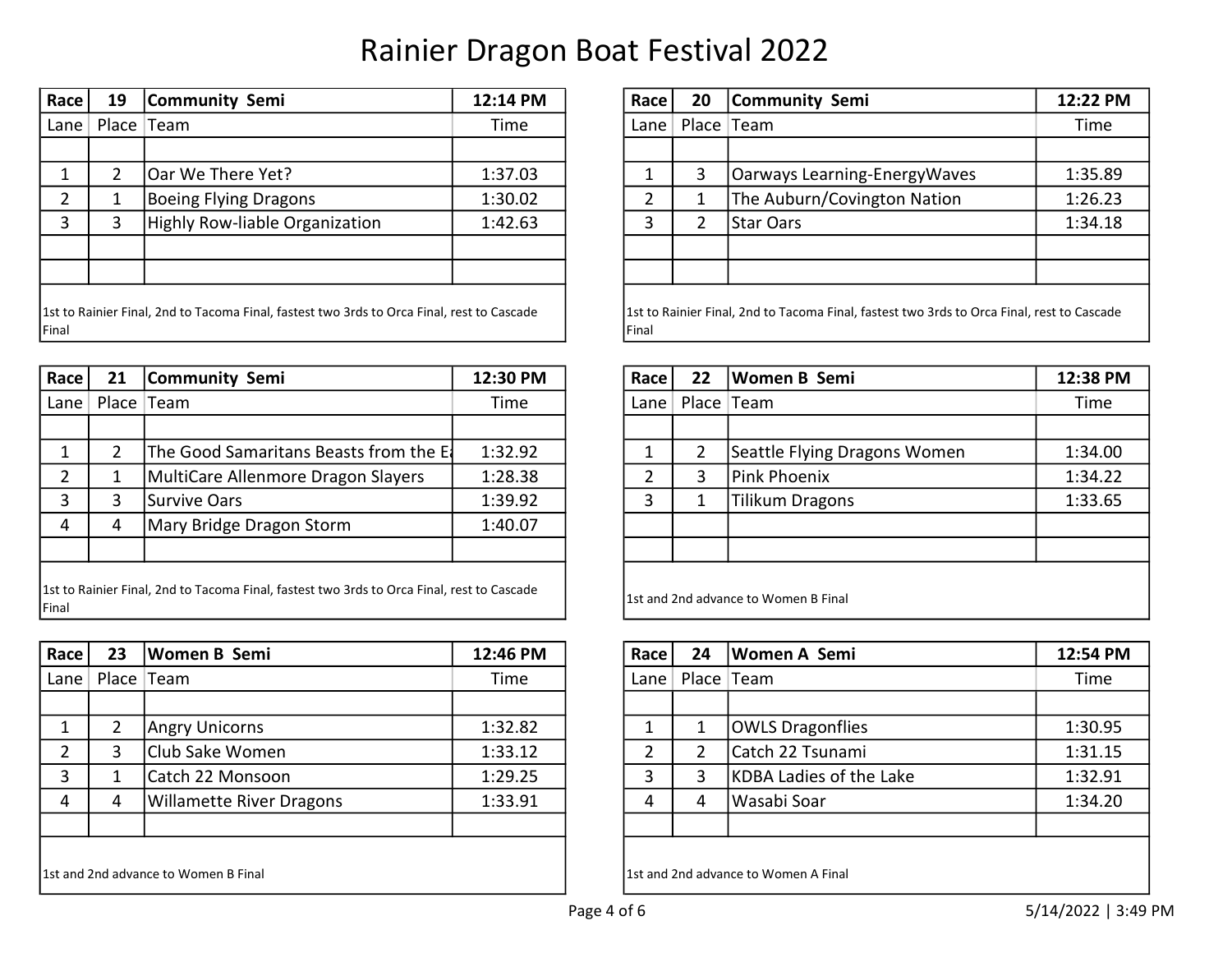| Race                                  | 25 | Women A Semi                 | 1:02 PM | Race   | 26 | Mixed Semi                          | 1:30 PM |
|---------------------------------------|----|------------------------------|---------|--------|----|-------------------------------------|---------|
| Lane $\vert$                          |    | Place Team                   | Time    | Lane I |    | Place Team                          | Time    |
|                                       |    |                              |         |        |    |                                     |         |
|                                       | 3  | Wasabi Fire                  | 1:30.03 |        | 2  | <b>Gig Harbor Dragons Mixed</b>     | 1:24.41 |
|                                       | 4  | Gig Harbor Dragons Women     | 1:32.64 |        |    | SoCal Masters                       | 1:19.20 |
|                                       |    | Wasabi Force                 | 1:27.40 |        | 3  | Seattle Flying Dragons Mixed        | 1:25.31 |
| 4                                     |    | Amazon Dragons Paddling Club | 1:27.38 | 4      | 4  | Wasabi Grand Masters                | 1:31.96 |
|                                       |    |                              |         |        |    |                                     |         |
|                                       |    |                              |         |        |    |                                     |         |
| 11st and 2nd advance to Women A Final |    |                              |         |        |    | 11st and 2nd advance to Mixed Final |         |

| Race                                | 27 | Mixed Semi                | 1:38 PM | Race               | 28 | <b>Community Cascade Final</b> | 1:46 PM |
|-------------------------------------|----|---------------------------|---------|--------------------|----|--------------------------------|---------|
| Lane                                |    | Place Team                | Time    | Lane I             |    | Place Team                     | Time    |
|                                     |    |                           |         |                    |    |                                |         |
|                                     | 4  | Club Sake Mixed           | 1:30.45 |                    |    |                                |         |
|                                     |    | Catch 22 Hurricane        | 1:20.37 | ำ                  |    | Highly Row-liable Organization | 1:39.40 |
| 3                                   |    | WPC Premier Burn          | 1:23.88 | 3                  |    | Mary Bridge Dragon Storm       | 1:44.11 |
| 4                                   |    | <b>KDBA Draggin Tails</b> | 1:25.98 |                    |    |                                |         |
|                                     |    |                           |         |                    |    |                                |         |
|                                     |    |                           |         |                    |    |                                |         |
| 11st and 2nd advance to Mixed Final |    |                           |         | Thanks for racing! |    |                                |         |

| Race          | 29                 | <b>Community Orca Final</b>  | 1:54 PM | Race | 30                 | <b>Community Tacoma Final</b>          | 2:02 PM |
|---------------|--------------------|------------------------------|---------|------|--------------------|----------------------------------------|---------|
| Lane          |                    | Place Team                   | Time    | Lane |                    | Place Team                             | Time    |
|               |                    |                              |         |      |                    |                                        |         |
|               |                    |                              |         |      |                    | Oar We There Yet?                      | 1:33.55 |
| $\mathcal{D}$ |                    | Oarways Learning-EnergyWaves | 1:35.00 |      |                    | The Good Samaritans Beasts from the E. | 1:33.70 |
| 3             |                    | Survive Oars                 | 1:44.23 |      | 3                  | <b>Star Oars</b>                       | 1:45.29 |
|               |                    |                              |         |      |                    |                                        |         |
|               |                    |                              |         |      |                    |                                        |         |
|               |                    |                              |         |      |                    |                                        |         |
|               | Thanks for racing! |                              |         |      | Thanks for racing! |                                        |         |
|               |                    |                              |         |      |                    |                                        |         |

| ace                              | 25         | Women A Semi                 | 1:02 PM | Race   | 26                                  | Mixed Semi                      | 1:30 PM |
|----------------------------------|------------|------------------------------|---------|--------|-------------------------------------|---------------------------------|---------|
| ne I                             | Place Team |                              | Time    | Lane I |                                     | Place Team                      | Time    |
|                                  |            |                              |         |        |                                     |                                 |         |
| $\mathbf 1$                      | 3          | lWasabi Fire                 | 1:30.03 |        |                                     | <b>Gig Harbor Dragons Mixed</b> | 1:24.41 |
| $\overline{2}$                   | 4          | Gig Harbor Dragons Women     | 1:32.64 | C      |                                     | SoCal Masters                   | 1:19.20 |
| 3                                |            | Wasabi Force                 | 1:27.40 | 3      |                                     | Seattle Flying Dragons Mixed    | 1:25.31 |
| 4                                |            | Amazon Dragons Paddling Club | 1:27.38 | 4      | 4                                   | <b>Wasabi Grand Masters</b>     | 1:31.96 |
|                                  |            |                              |         |        |                                     |                                 |         |
|                                  |            |                              |         |        |                                     |                                 |         |
| and 2nd advance to Women A Final |            |                              |         |        | 11st and 2nd advance to Mixed Final |                                 |         |

| Race               | 28 | <b>Community Cascade Final</b> | 1:46 PM |  |  |  |  |  |  |
|--------------------|----|--------------------------------|---------|--|--|--|--|--|--|
| Lane               |    | Place   Team                   | Time    |  |  |  |  |  |  |
|                    |    |                                |         |  |  |  |  |  |  |
|                    |    |                                |         |  |  |  |  |  |  |
| $\overline{2}$     | 1  | Highly Row-liable Organization | 1:39.40 |  |  |  |  |  |  |
| 3                  | 2  | Mary Bridge Dragon Storm       | 1:44.11 |  |  |  |  |  |  |
|                    |    |                                |         |  |  |  |  |  |  |
|                    |    |                                |         |  |  |  |  |  |  |
|                    |    |                                |         |  |  |  |  |  |  |
| Thanks for racing! |    |                                |         |  |  |  |  |  |  |

| Race           | 30                 | <b>Community Tacoma Final</b>          | 2:02 PM |  |  |  |  |  |  |
|----------------|--------------------|----------------------------------------|---------|--|--|--|--|--|--|
| Lane           |                    | Place   Team                           | Time    |  |  |  |  |  |  |
|                |                    |                                        |         |  |  |  |  |  |  |
| 1              | 1                  | Oar We There Yet?                      | 1:33.55 |  |  |  |  |  |  |
| $\overline{2}$ | 2                  | The Good Samaritans Beasts from the E. | 1:33.70 |  |  |  |  |  |  |
| 3              | 3                  | <b>Star Oars</b>                       | 1:45.29 |  |  |  |  |  |  |
|                |                    |                                        |         |  |  |  |  |  |  |
|                |                    |                                        |         |  |  |  |  |  |  |
|                |                    |                                        |         |  |  |  |  |  |  |
|                | Thanks for racing! |                                        |         |  |  |  |  |  |  |